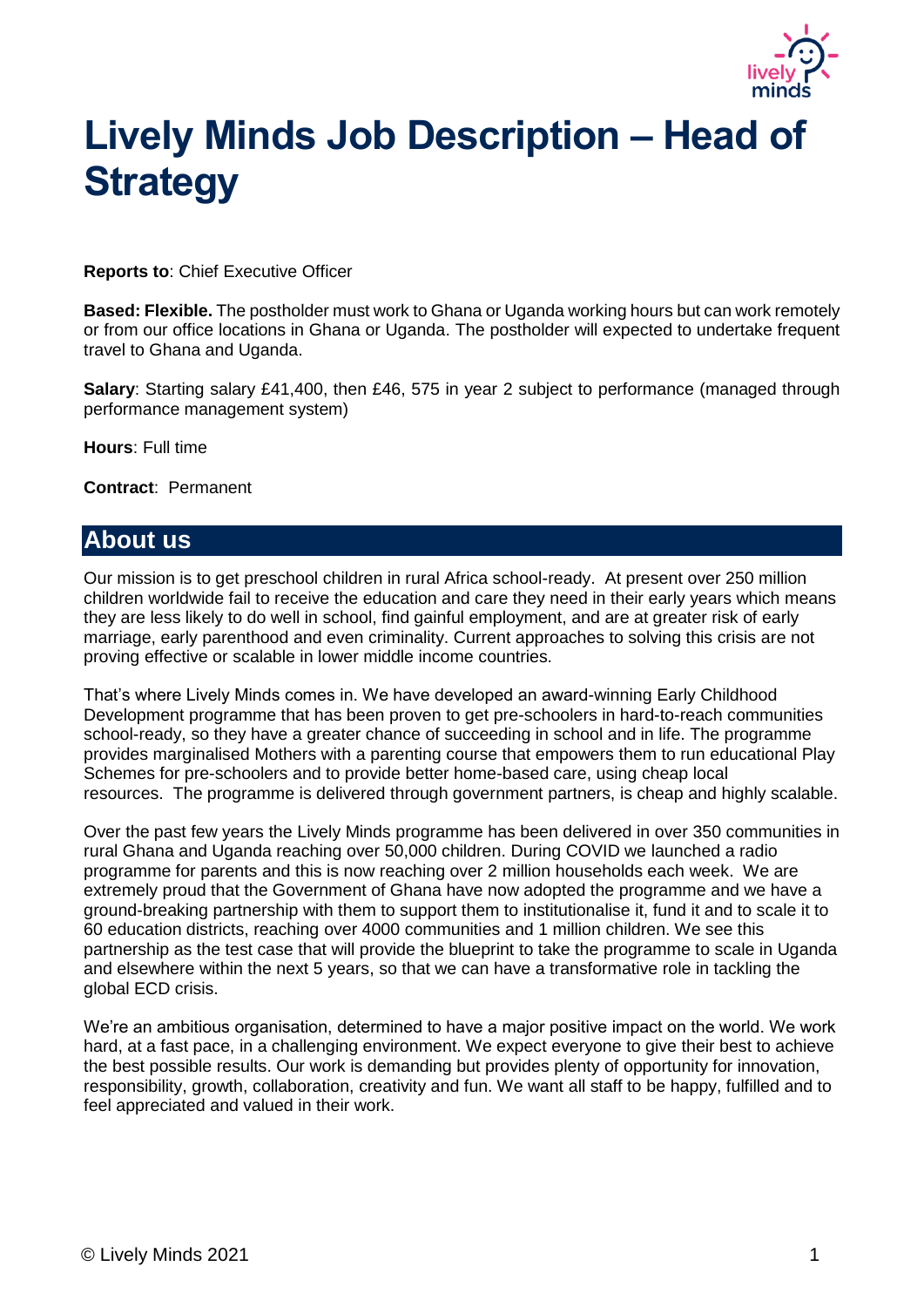

We offer a benefits package that includes external coaching for this role and other Senior Management team members, pension and opportunities for internal learning and career growth.

To find out more about our programme, please visit [www.livelyminds.org](http://www.livelminds.org/)

## **About the role**

We are treading a new path with our scale strategy and there are a number of challenging and innovative strategies that we need to develop and implement to ensure our success. Current strategic areas we are working on include:

- How do we utilise decentralised systems to increase demand/accountability; improve delivery quality & fidelity; drive ownership and sustainability
- What is the best pathway to scale our radio programme
- What countries should we next look to scale in
- What income-generating business models should we consider

The postholder will have the exciting opportunity of leading on the development of these and other emerging strategies working in partnership with the CEO and members of the Senior Management team.

This is a unique opportunity for an individual with excellent analytical, creative and strategic skills to make their mark on this newly created role and to have a significant impact on the future direction of Lively Minds.

#### **Main duties and responsibilities**

- Sets and articulates strategies –ensuring outcomes are clearly articulated, constraints and risks understood, options analysed
- Conducts thoughtful analysis of problems, opportunities, options, involving appropriate stakeholders, and develops creative and sustainable solutions
- Develops and implements robust project plans to achieve strategic goals
- Puts strategies into place to ensure teams understand and buy-into strategies
- Colloborates effectively with team members (in particular will be working closely withCEO, Head of Finance, Head of Curriculum, Country Directors
- May also be involved in engagement at a high level with key stakeholders
- Leads on networking with key stakeholders based on agreement with CEO
- May be asked to represent Lively Minds at external events and speak about the programme in consultation with the CEO and Head of Marketing and Communications.

*You may be assigned any other responsibility in agreement with your line manager, in contribution to Lively Minds work and in recognition of your experience and skills. It is therefore expected for staff to be flexible and willing to contribute to the work of the wider team.*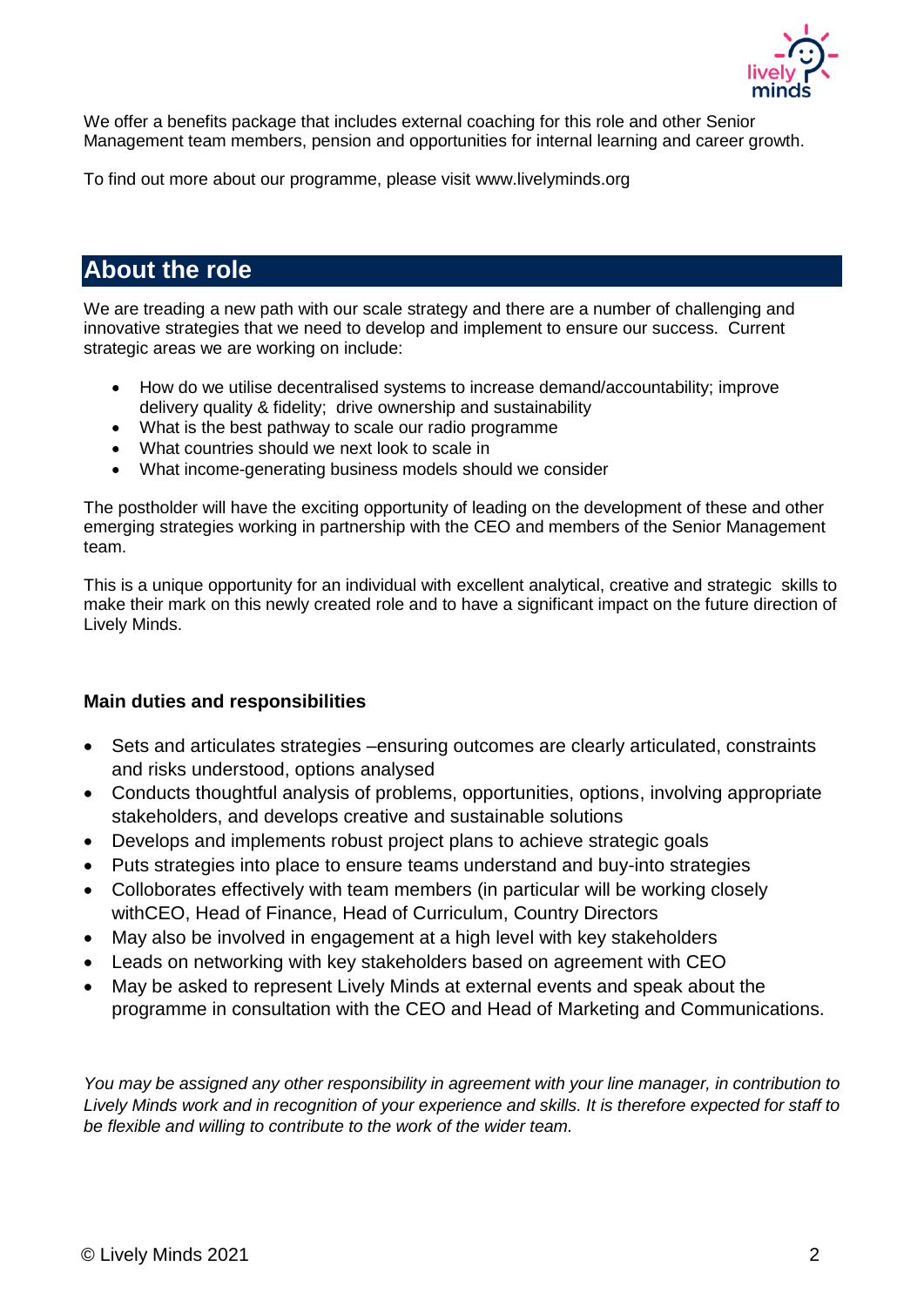

## **To succeed in this role, you:**

To succeed in this role you will need….

- to be an analytical and strategic thinker with an irrepressible ability to see challenges as opportunities and to find creative ways to find solutions
- to be a fast and self-driven learner you will need to quickly get yourself up to speed with new ideas, approaches, best practices
- to apply a sound business-minded approach with a focus on sustainability at all times
- to have excellent communciation, public speaking and presentation skills both verbal and written
- to be a leader as part of our global senior management team you will need to be a selfstarter, to have complete mastery of your portfolio and be able to deliver high-quality thoughtful work in a fast-pace high pressure environment
- to collaborate well with other team members, and to drive high performance in others

## **Technical abilities**

#### **Essential**

- Minimum of 8 years' experience of strategy development (preferably involving international development, sustainability and/or scale)
- Proven ability to deliver complex projects
- Excellent communication (English), both oral and written
- Ability to make strategic decisions that have a positive impact
- Ability to influence the organization in order to make strategy happen
- Excellent interpersonal skills
- Ability to manage a complex and varied work load, prioritise effectively and to work under pressure

#### **Desirable**

- Experience of scaling innovations
- Strong understanding of sustainability
- Experience of working with government in the global south